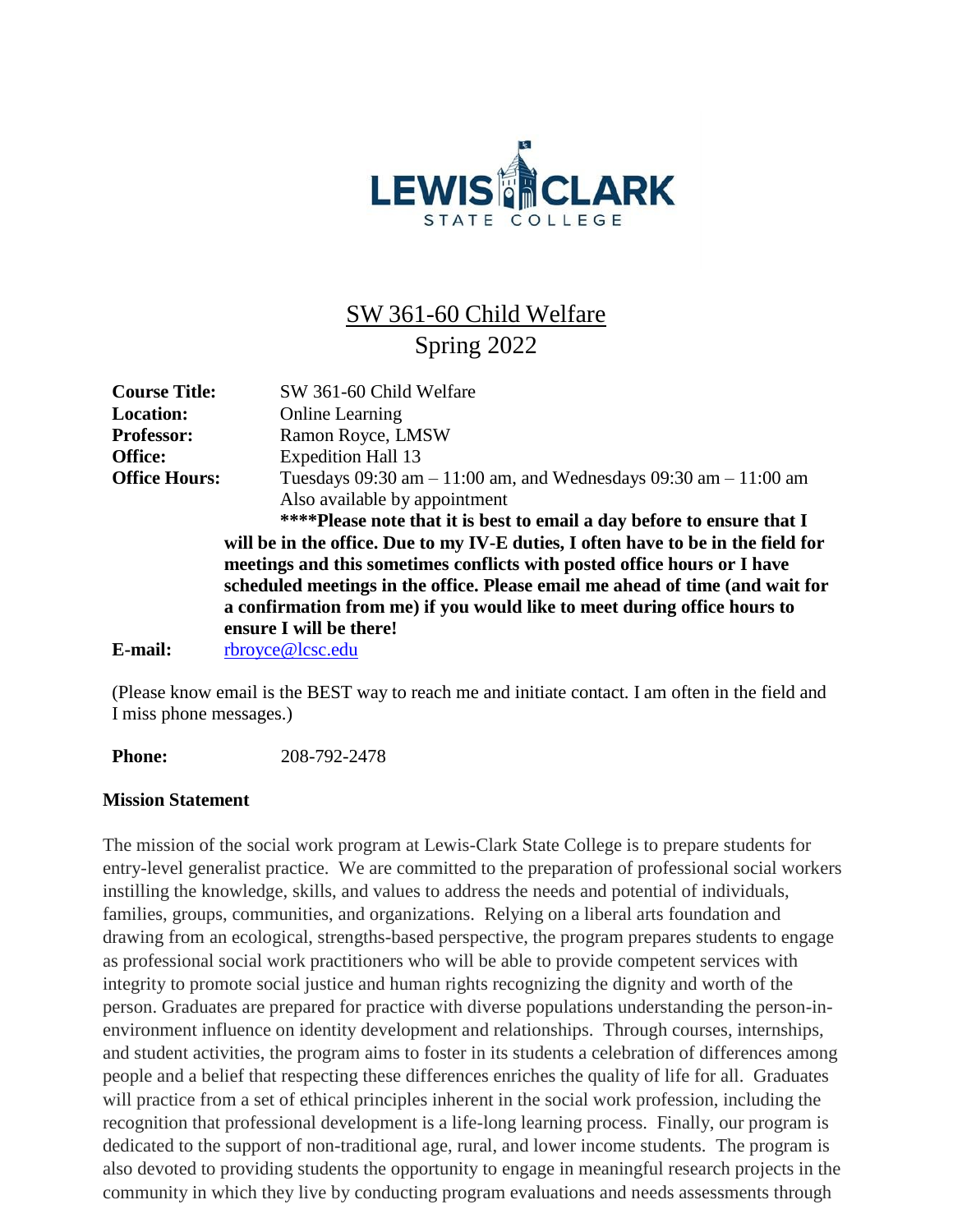our research sequence, which culminates in a public symposium. (Revised January 7, 2020)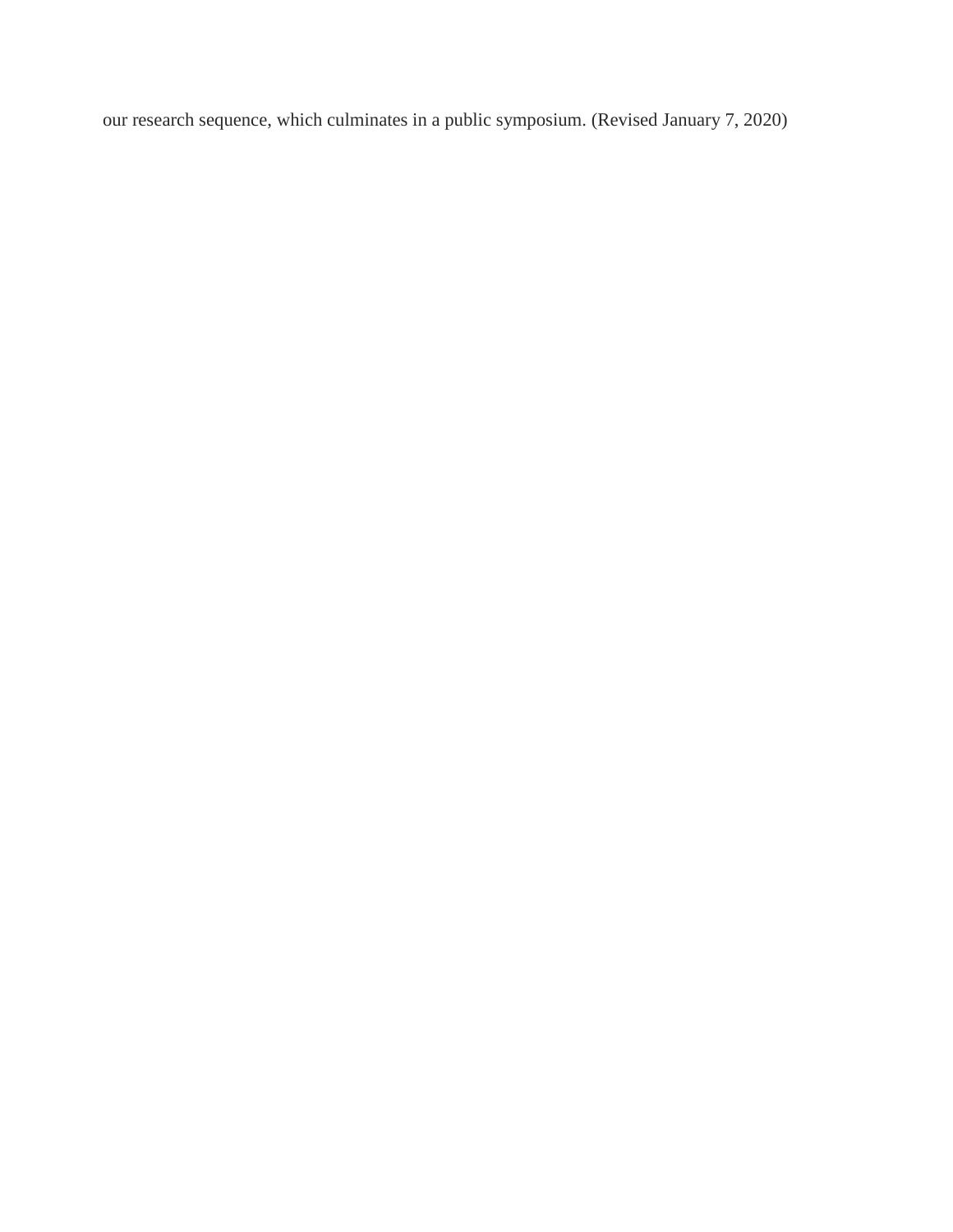#### **Course Description :**

This course is designed as an introduction to the field of family, children and youth services in the United States. The focus of this course will be on the consumers of services: children and their parents. The goal is to familiarize students with the scope and practice of services that are available to help children and families. This course will explore critical issues facing families in our society including ethnic and cultural issues. Evidence-based practices in child welfare will be presented as a way to intervene with children and families involved in the child welfare system

## **Course Objectives:**

Upon completion of this course students will develop knowledge of:

- 1. Understand and describe children and family services from an historical perspective. (2.1.3, 2.1.7) *Achieved through: exams, childhood paper, discussion posts and Knowing Who You Are activity.*
- 2. Discuss and describe the impact of diversity as it applies to family function and system response in child welfare services. (2.1.4, 2.1.5, 2.1.7) *Achieved through: exams, classroom exercises and Knowing Who You Are journals.*
- 3. Build a knowledge-base and summarize information about the child welfare system and other systems with which it interacts. (2.1.6, 2.1.7, 2.1.9) *Achieved through: exams, discussion posts, Child Welfare in the News, Knowing Who You Are activity.*
- 4. Describe the continuum of child welfare services to children and families. (2.1.6) *Achieved through: exams, discussion posts and Knowing Who You Are activity.*

The last day to add class/es or to drop on-line is Friday, August 24, 2018; last day to drop class without "W" grade on transcript is Friday, August 24th, 2018. Last day to withdraw from class/es or college for the semester is Thursday, November 8, 2018.

# **Required Text:**

There are no required texts for this course.

## **All writing in this class is expected to follow APA guidelines; therefore, you will be graded based on the following text:**

American Psychological Association. (2010). *Publication manual of the American Psychological Association.* (6<sup>th</sup> ed.). Washington, D.C.: Author.

#### **Special Guidelines**

Due to the sensitive topics presented in this course, students should pay extra attention to their emotional reactions, look for ways to increase self-care, be mindful of cultural differences, and seek professional help when and where necessary.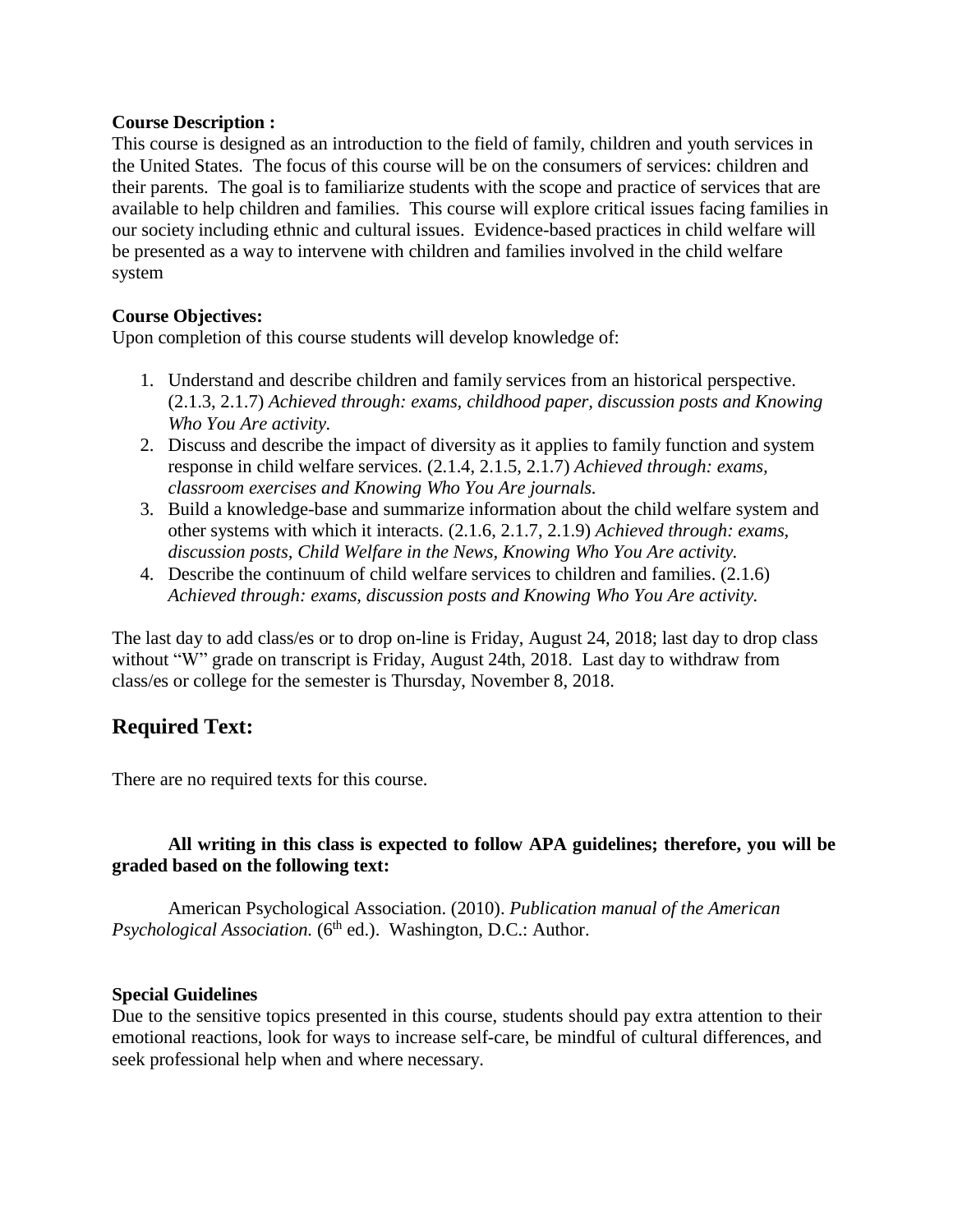Due to the sensitive nature of the course content, I ask that students respect and follow the following guidelines for class conduct and discussion:

1. PRIVACY—no one in this course is obligated to share personal experiences with the class. In some cases, this may be uncomfortable or have emotional consequences. Please use discretion and share only that which you feel comfortable having the entire class know.

2. CONFIDENTIALITY—any revelation that individuals disclose in class will be considered confidential and should not be repeated outside of class.

3. REMINDER THIS IS A CLASS—therapeutic issues cannot and should not be addressed within this course. Please use care when posting personal trauma accounts and remember that reporting guidelines still are in place no matter how much time has passed since events have occurred. Please seek the appropriate support for any reactions to the material.

4. RESPECT—it is extremely important that we honor and respect the opinions and experiences of others. This is a value that must be used regularly within the practice when we encounter clients who have trauma histories.

## **Social Work Program Attendance Policy**

Students are expected to participate in all scheduled weeks. Those students unable to participate are responsible for all work and class material. Missing fifteen percent (15%) or more of the scheduled class sessions is considered excessive absences, and will result in the reduction of your final grade by 1 (one) letter grade. This policy applies to all classes taught as part of the social work curriculum. Rare exceptions to this policy may be made at the discretion of the instructor.

# **Policy Regarding GPA**

Students may apply for admission to the Social Work program when:

1. Students have completed 30 credits of the General Ed core including Math 123 and English 101.

2 Students have completed SW140/240 (Intro to Social Work) and SW241 (Generalist Practice) with a B- or better in each course.

3. Students have achieved a minimum overall cumulative college GPA of 2.5.

4. Students must maintain a cumulative Social Work GPA of 2.7 (It is expected that students earn a B- or better in the Social Work practice courses: SW341 (Micro), SW342 (Mezzo), and

SW443 (Macro) to apply to and remain in the program.)

# **Methods of Evaluation**

## **Discussion Board (20%):**

Participation will be essential in helping us develop an understanding of the perspectives of others as well as develop critical thinking skills necessary for working with this topic.

Due: By 11:59 p.m. PST (Pacific Standard Time) on the dates indicated in the weekly learning modules (Modules and discussion posts will open on Sunday evening at midnight and close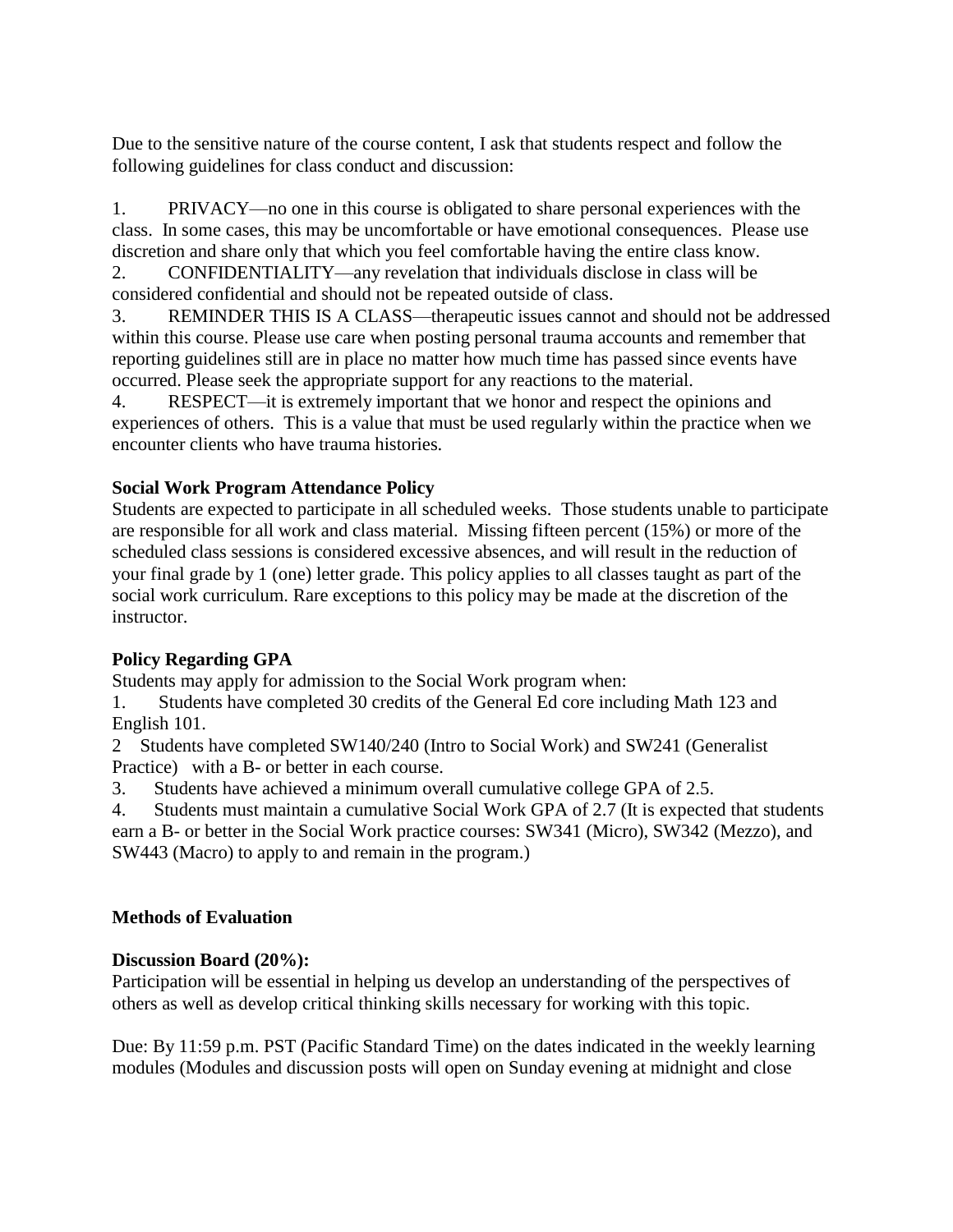Saturday evening at 11:59pm each week.) All work for the week MUST be posted by Saturday evening at 11:59pm.

Points: 10 points each per initial post and 10 points for responses.

All students are expected to participate in class by posting responses to weekly discussion topics. Discussions must be completed in the week that they are assigned. Each week's discussion will open on Sunday, the first day of the learning module, and it will close on Saturday at 11:59 p.m. Pacific Standard Time (PST), the last day of that particular learning module. Remember, it is each student's responsibility to submit assignments correctly and on time.

In order to ensure adequate opportunity to express your point of view, and to allow for a richer discussion, your original post responding to the topic *MUST* be posted by Thursday evening at 11:59pm PST. This will allow your colleagues time to respond to your thoughts, as well as give you time to thoughtfully respond to other postings. Please note, if you wait until Saturday evening to post and respond to your colleagues, you have not actively participated in the discussion in any meaningful way and therefore will not receive full credit for the week. You are expected to respond to a **minimum of TWO** of your fellow student's posts throughout the week. Some of our greatest learning moments come from rich discussions with others as we are exposed to different perspectives and life experiences. Please note, participation in discussions at the minimum requirements, will not earn the maximum points.

I will be looking at both the quantity and quality of the postings. These postings must add substantively to the discussion by building upon classmates' ideas or posing critical questions to further the discussion. For example, a posting of "I agree with what people are saying" is not sufficient.

Please refer to Grading Rubric to assist in an understanding of grading requirements. This rubric will be strictly enforced.

#### **Child Welfare in the News (20%):**

**Due:** Modules 6, 7, 10 and 15. Initial posts will be due by Thursday at 11:59pm and the response posts will be due by 11:59pm on Saturday.

**Points:** 30 points each per initial post and 20 points for responses for each of 4 Modules throughout the semester (Modules 6,7,10 and 15). **Total Points: 50x4 = 200**

#### **Preparation for this assignment:**

**During the first day or two of class, you will need to go to the Child Welfare Information Gateway and sign up for Child Welfare in the News. Please do not wait to do this as there is sometimes a delay before emails begin!**

The link is below: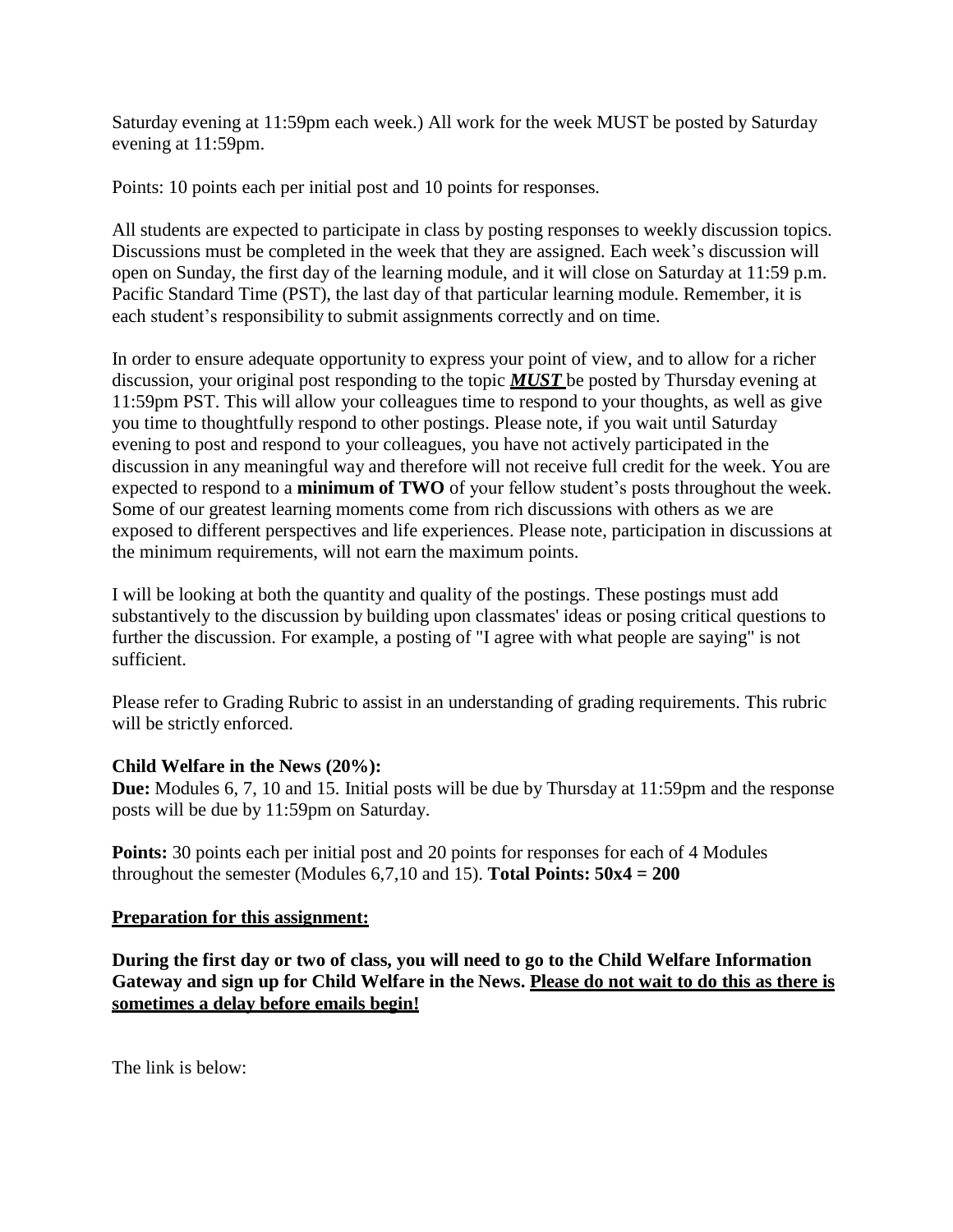#### <https://www.childwelfare.gov/subscribe/>

Scroll down to the "Subscribe to Child Welfare in the News" (the third option) and click on the box next to the listing. Scroll down further and enter the email address to which you would like your information sent. **Please note you will need to monitor your email as you will a receive confirmation email shortly for Child Welfare in the News. You will need to reply to the confirmation email to complete the subscription process.** Each business day or once a week, you will receive an email with links to many stories in the news regarding child welfare. These stories are national and international news. They will assist in bridging what is being learned through the readings and applying that to real world situations.

*You can also look at the stories by RSS feed. If you look at the tabs towards the top of the link above, you will see a tab called, "Subscribe to RSS Feed." The third choice down is Child Welfare in the News.*

**You are responsible for ensuring that you have access to these stories. Please make sure you are able to find the stories right away so you will be able to participate in this assignment. There will be no late assignments permitted because you were unable to find the stories. If you have issues, please connect with me very early so you are ready to go.**

By Thursday of each applicable module, (Modules 6,7,10 and 15) each student will post a reaction to one of the stories posted in the previous two weeks.

Discussions for Child Welfare in the News must be completed in the week that they are assigned. Because the discussions are part of the attendance and part of the learning of the week, **THERE WILL BE NO MAKE-UPS FOR CHILD WELFARE IN THE NEWS DISCUSSION BOARDS!** It is not possible to go back to a module and have a discussion with students who are not monitoring the discussions because they have moved on to another module. **THERE WILL BE NO EXCEPTIONS TO THIS POLICY.**

Please note that the story MUST have been from Child Welfare in the News from the past two weeks. **These discussions will need to be linked to either something in the current module or something that has been studied in a previous module.** Also, as you are graded on thoroughness of your initial post, it might be wise to find an article that has enough information OR you are able to do enough research to follow through on a shorter story to prepare a thoughtful and thorough post. Please do not expect full points on a post that states something like, "It was a really short story. I wonder……" If you are thinking that, it probably is not a sufficient story or you need to do a little more work to find out the information you are wondering about.

Discussions must be completed in the week that they are assigned. Each week's discussion will open on Sunday, the first day of the learning module, and it will close on Saturday at 11:59 p.m. Pacific Standard Time (PST), the last day of that particular learning module. Remember, it is each student's responsibility to submit assignments correctly and on time.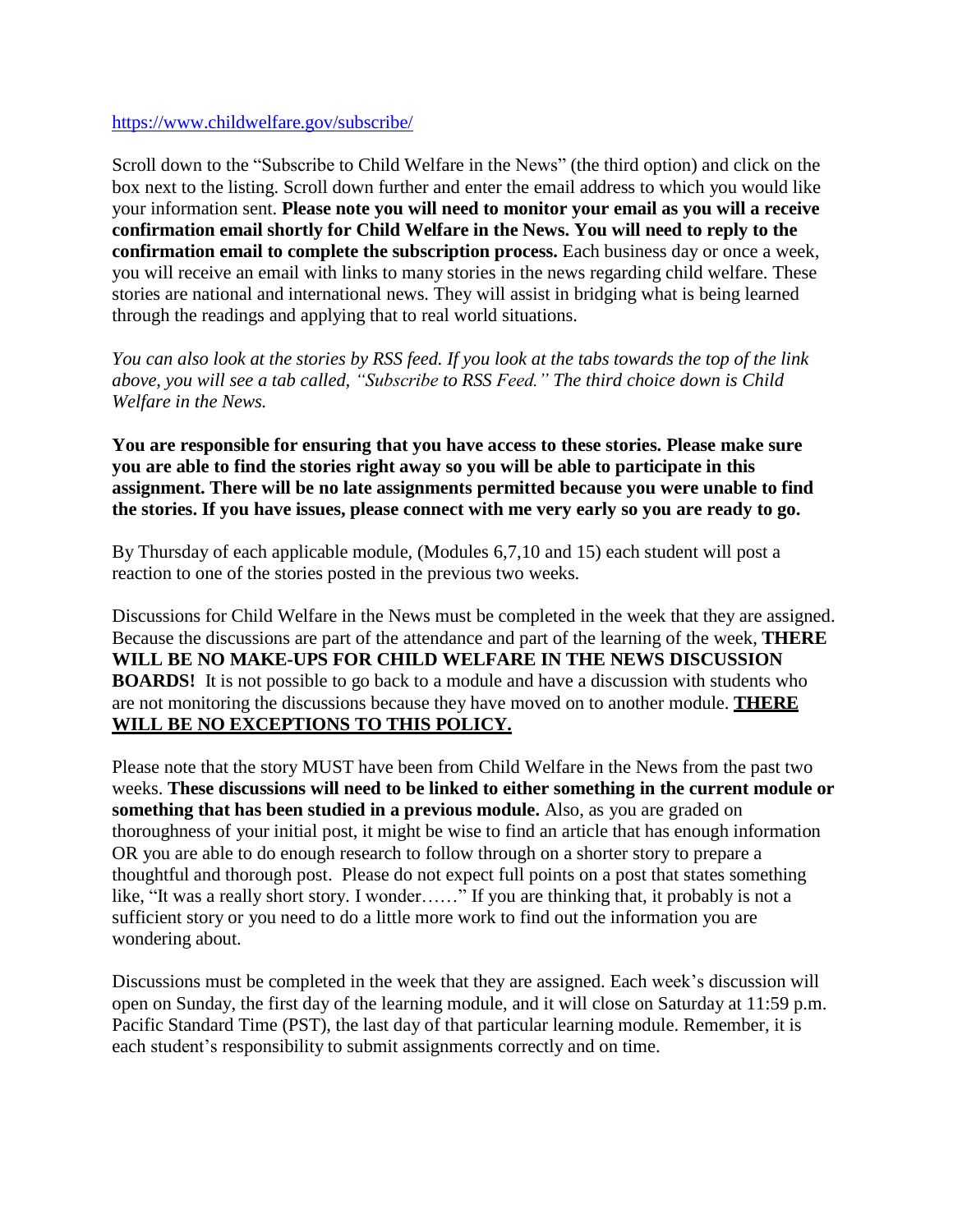In order to ensure adequate opportunity to express your point of view, and to allow for a richer discussion, **your original post responding to the topic MUST be posted by Thursday by 11:59pm for full credit.** This will allow your colleagues time to respond to your thoughts, as well as give you time to thoughtfully respond to other postings. Please note, if you wait until Saturday to post and respond to your colleagues, you have not actively participated in the discussion in any meaningful way and therefore will not receive credit for your initial post for the week. You are expected to respond *to a minimum of* **TWO** of your fellow student's posts throughout the week. If you are looking for full credit, THREE response posts are mostly required. Some of our greatest learning moments come from rich discussions with others as we are exposed to different perspectives and life experiences. Please note, participation in discussions at the minimum requirements, will not earn the maximum points.

I will be looking at both the quantity and quality of the postings. These postings must add substantively to the discussion by building upon classmates' ideas or posing critical questions to further the discussion*.* For example, a posting of "I agree with what people are saying" is not sufficient.

Please refer to Grading Rubric to assist in an understanding of grading requirements. This rubric will be strictly enforced.

## **Childhood Paper (20%):**

Due by end of Module 6 – at 11:59 p.m. Pacific Standard Time

Think about your childhood from birth to eighteen. What child welfare needs did you or your immediate family have even if you did not receive them? For example, did you or any of your siblings have a disability? Were your parents divorced? Did you or a sibling have difficulty in school? Was there any point in your or your sibling(s) development that caused problems for your family? All of these issues may have necessitated family adjustment and/or services. So, examine the spoken and unspoken rules, roles in your family and how you were raised. This is a process to help you to get to know yourself, really think about your childhood, and how you may react to different situations regarding children, based on your own background. Or, you may feel that you had an ideal childhood with no issues at all. Even developmental milestones create family imbalance and may have necessitated brief counseling. Or, did your family deny problems as a form of maintaining balance? How do you believe your experiences may influence your work as a social worker in the child welfare field?

Maybe your family didn't require social services or have any major issues. That is wonderful! **The point of the paper is for you to explore your past and how your family may influence your work as a social worker in the child welfare field.**

Outline these issues and consider:

- What were these issues within your family?
- Did you receive services for them?
- If so, what type of services?
- If not, why not? Did your family choose not to do so? Were there no services? Did the family feel they could handle their own issues? Did your family qualify? Etc.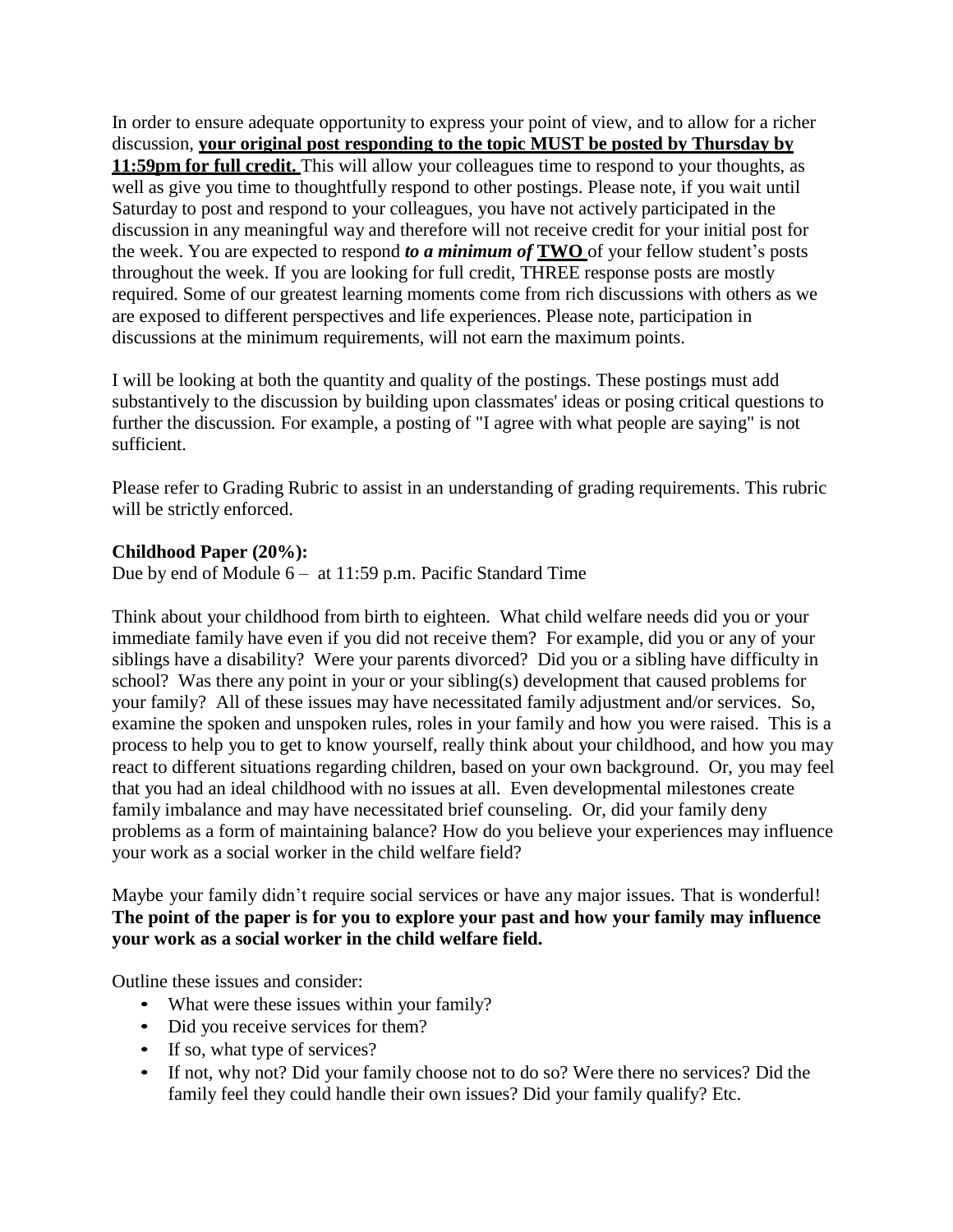- What was the outcome of receiving or not receiving services?
- Were there any cultural biases involved?
- How do you believe your experiences might influence your experiences as a social worker in child welfare situations?

In completing this paper, feel free to talk with parents, siblings, or other relatives for their perspectives. The purpose of the exercise is to help you to recognize that most families do need some help at some time and we, as professionals, must learn to recognize this and remove the barriers that might prevent them from getting the help they need.

This paper can range from 4-8 pages (not including title and reference pages), must be doublespaced, and typed. Please refer to the section on APA formatting expected in all written communication. This assignment should be turned in on Blackboard on the date specified. Please do not go over the 8 page maximum or it will be returned without a grade.

**Note:** This may be a difficult paper to complete if your family issues are still painful. However, if you choose to pursue a career in child welfare services, your own childhood issues will surface as you help others. Therefore, it is important to consider them in your training for the field. The content of this paper will be kept confidential between you and the instructor and the paper will be returned directly to you.

Also, please remember that I am a mandated reporter and any information shared that could potentially lead to a safety issue of yourself or any other person – whether the incident is present or past, must be reported. This paper should not be used as a trauma narrative. This paper is to explore childhood and the use of necessity of child welfare services.

**2 Exams (15%):** 1<sup>st</sup> exam 75 points & 2<sup>nd</sup> Exam 100 points **Total Points: 175 points**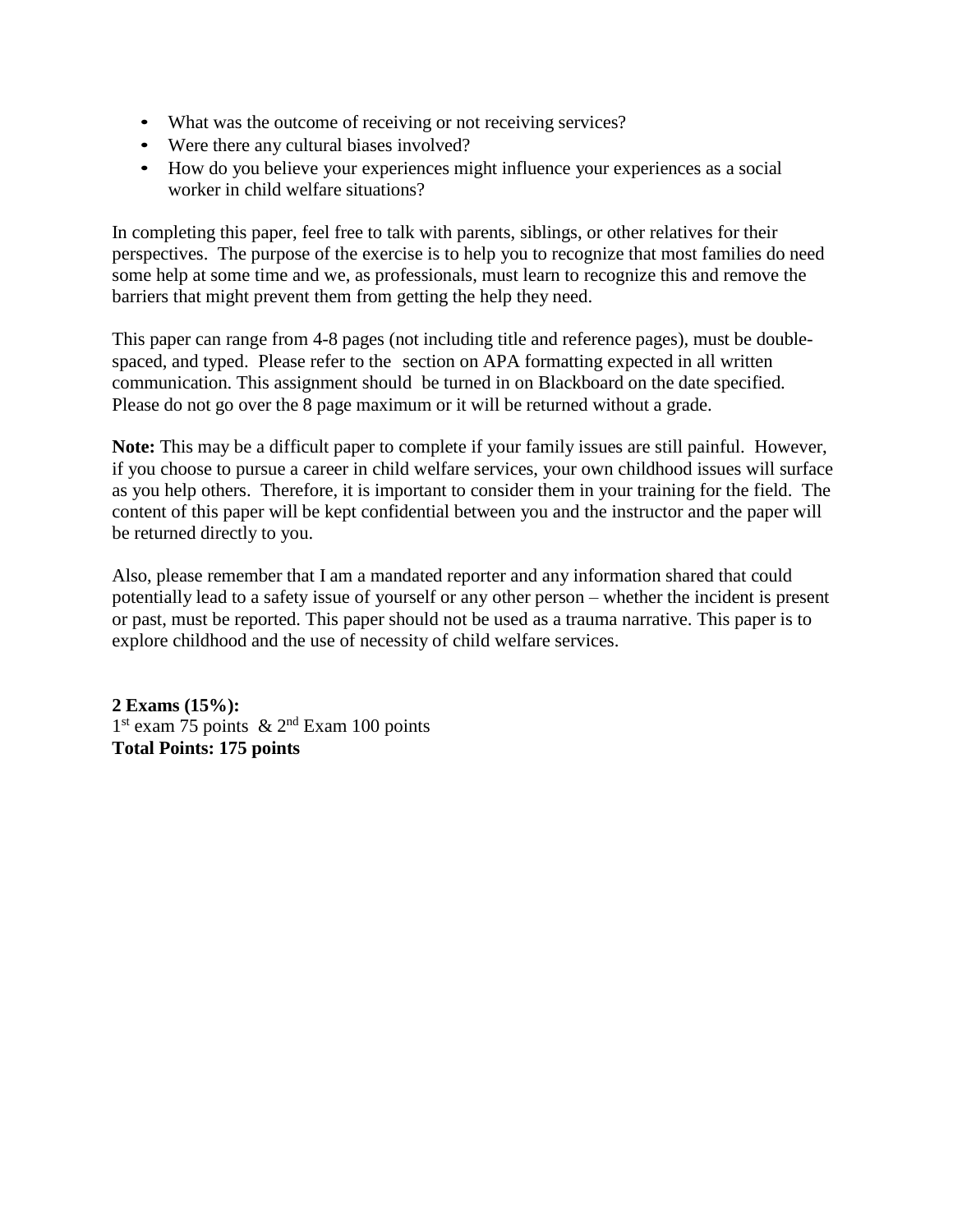There will be **two** exams in this class which will incorporate all lectures, assignments, discussion, exercises, and readings. The exams will include multiple choice, true/false, and short answer essay questions. Exams can be found on blackboard on the date specified in the course outline. Exams will be posted in Modules 8 & 16. You must complete these by the close of the Module – Saturday night at 11:59 p.m. Pacific Standard Time. More information regarding exams will be posted in the module prior to the exam (Module  $7 < 15$ ) including study guides and instructions for the exams.

#### **Summary**

| Discussion Board (10)     | 200 Points |
|---------------------------|------------|
| Child Welfare in the News | 200 Points |
| Childhood Paper           | 200 Points |
| Exams                     | 175 Points |
| Participation             | 100 Points |
|                           |            |

#### **Total Points Possible 1000 points**

#### **Grading**

| A            | 1000-950 points      |
|--------------|----------------------|
| $A-$         | 949-910 points       |
| $B+$         | 909-880 points       |
| B            | 879-850 points       |
| $B -$        | 849-820 points       |
| $C+$         | 819-790 points       |
| $\mathsf{C}$ | 789-760 points       |
| $C-$         | 759-730 points       |
| D            | 729-601 points       |
| F            | 600 points and below |

#### **Teaching Methods/Class Climate**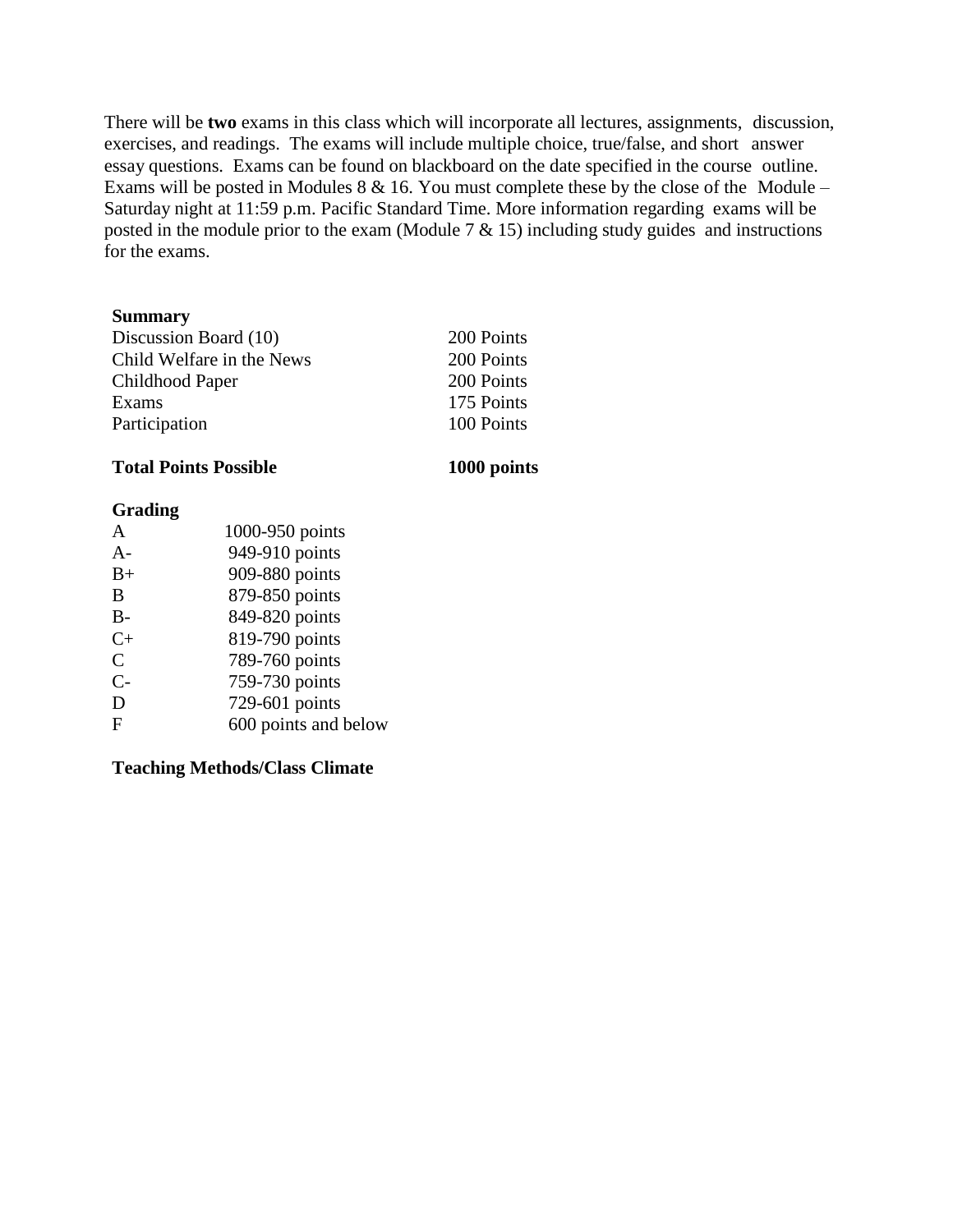There will be times during this course when societal "isms" or prejudicial attitudes and discriminatory practices are examined. Because of our commitment to social and economic justice, we are open to hearing all views and all perspectives will be carefully examined. Students are expected to be respectful of the opinions of others while at the same time striving to attain the ideals of social justice.

Assigned readings and topics for the week are outlined in the Schedule and the modules and students are expected to be prepared to meet the requirements of the assignments.

Students in a professional program should conduct themselves as professionals in relation to the class session and assignments. Students in a professional program should conduct themselves as professionals in relation to the class session and assignments**. It is not acceptable for students to collaborate while they are taking quizzes as this is equivalent to cheating which is grounds for failing the course and possible dismissal from the Program. Unprofessional class conduct is likely to result in a lowered grade.** Students are also evaluated on their personal and professional behavior or conduct in this class as described in the BSW Handbook. Please refer to the Handbook for further clarification.

## **Late Policy**

All Assignments must be submitted to the instructor via Blackboard by 11:59pm on the last day of the module in which they are due (which will be Saturday every week). Faxing class assignments is NOT permitted. Late assignments will not be accepted. I CANNOT STRESS THIS ENOUGH. Please do not send me emails after the assignment due date telling me you were late a few days but you turned it in. I appreciate the effort but those assignments WILL NOT be graded.

On the rare occasion of a medical, personal, or family emergency, the student may write a letter of explanation requesting permission to hand in a late paper. Discretion of late paper acceptance is entirely up to the instructor and you must receive permission from the instructor before handing in late work. Permission is not guaranteed. Please see above. The grade on the assignment will automatically be reduced by half a grade per day that assignment is late. Because of the nature of the Discussion Board Posts, **NO** late Discussion Board Posts will be accepted – No exceptions.

2. Only work submitted by the beginning of the last module of the course will be accepted for inclusion in the grade for that semester.

3. Extra-Credit: This credit, if available and earned, will only count towards your final grade if all assignments have been completed and turned in on time and a satisfactory class attendance record has been maintained.

## **Writing Policy**

All printed work submitted to this instructor should be prepared at a college standard of professional editing in accordance with the Publication Manual of the American Psychological Association (6th ed.). (Recommended for SW140 and SW241, required of all others.) Therefore,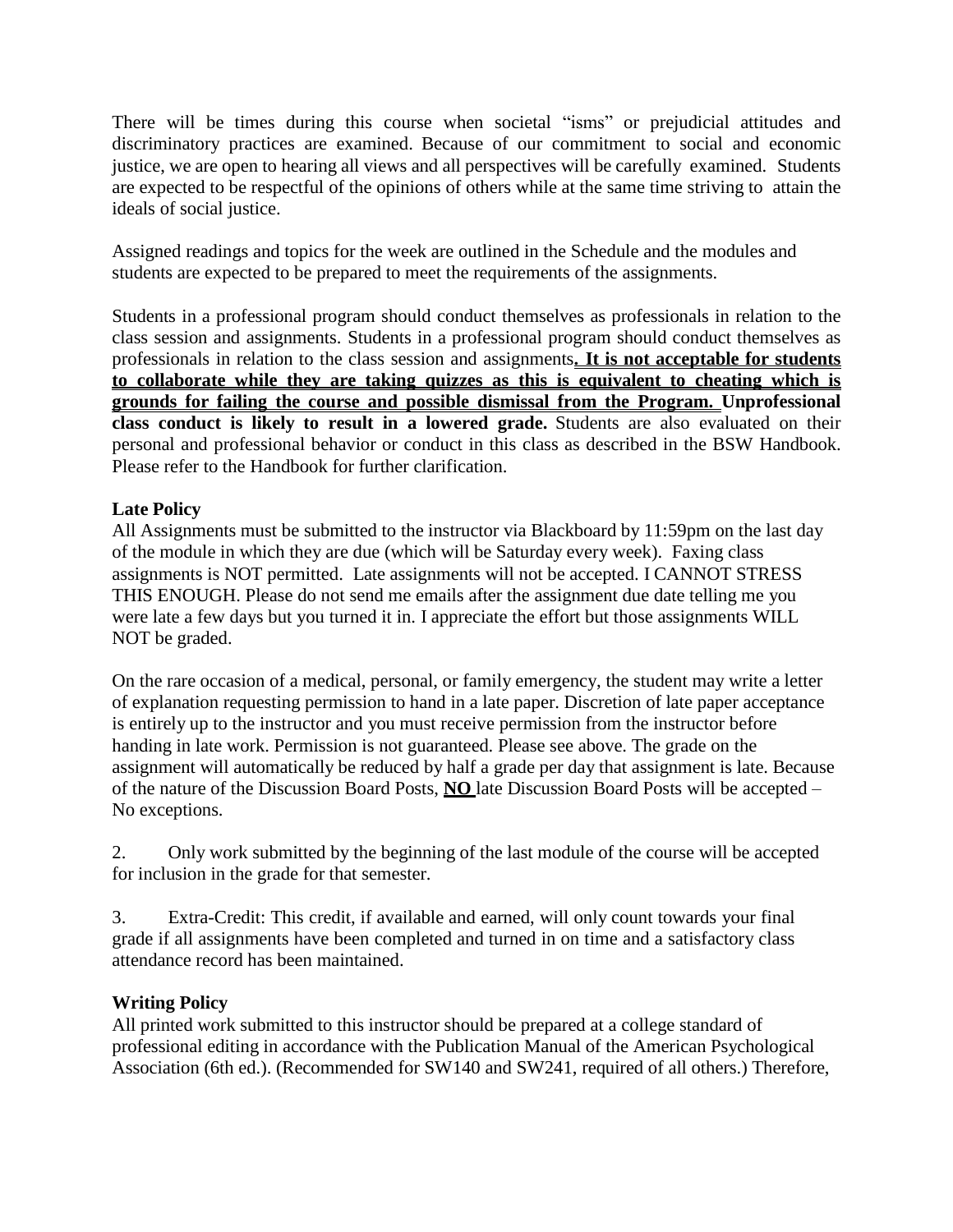allow sufficient preparation time for proofreading and correction of typos, misspellings, and grammatical errors.

It is expected that students enrolled in a university will exhibit a proficiency in writing (spelling, grammar, sentence mechanics, and syntax). Therefore to ensure that high standards and expectations are met, points will be deducted for each misspelled word, improper work image, sentence mechanics, and improper syntax. You will also be graded on your ability to follow the instruction sheets to the letter. For many assignments, you must support your writing with the works of others and cite them properly. Remember, **all** writing must be written in APA style. Papers citing newspapers, internet sites such as "Wikipedia" and non-peer reviewed reference material will not be accepted for assignments and will be returned to the student without a grade.

All reference material used in professional papers MUST come from peer-reviewed articles.

The reason for these expectations is that professionals are often judged based upon the quality of their written work. Carelessness in spelling and editing suggests that there will also be mistakes in the substance of the work. Therefore, written work, which has misspellings and other editing problems, will be graded down on this basis alone.

Note: If you need help with your writing skills, the Writing Center may be able to assist you in improving them. The efforts you make will help you with your courses at LCSC as well as throughout your professional career because you will continue to be judged by other professionals on the basis of your written work.

## Library Use

Students, faculty, and staff patrons are expected to use the LCSC library buildings and materials in a responsible manner. Acts such as defacing, concealing, removing sections of, or stealing library books, periodicals, or reserve materials, or interfering with the work of other users indicate a lack of respect for the education process and for the rights of others within a university setting.

#### Consumer Information

In 2008, the federal government required all post-secondary institutions offering federal financial aid programs to provide key data to both prospective and current students. To comply with this requirement, Lewis-Clark State College has developed a consumer information page, which may be accessed at <http://www.lcsc.edu/student-consumer-information/>

#### Disability Accommodations

Students requiring special accommodations or course adaptations due to a disability and/or a health-related issue should consult their course instructors and the LCSC Student Counseling Center immediately (RCH 111, 792-2211). Official documentation may be required in order to provide an accommodation and/or adaptation.

## Student Rights and Responsibilities

Students have the responsibility for knowing their program requirements, course requirements, and other information associated with their enrollment at LCSC. Students should review the LCSC General Catalog [\(http://www.lcsc.edu/catalog/\)](http://www.lcsc.edu/catalog/)) and the LCSC Student Handbook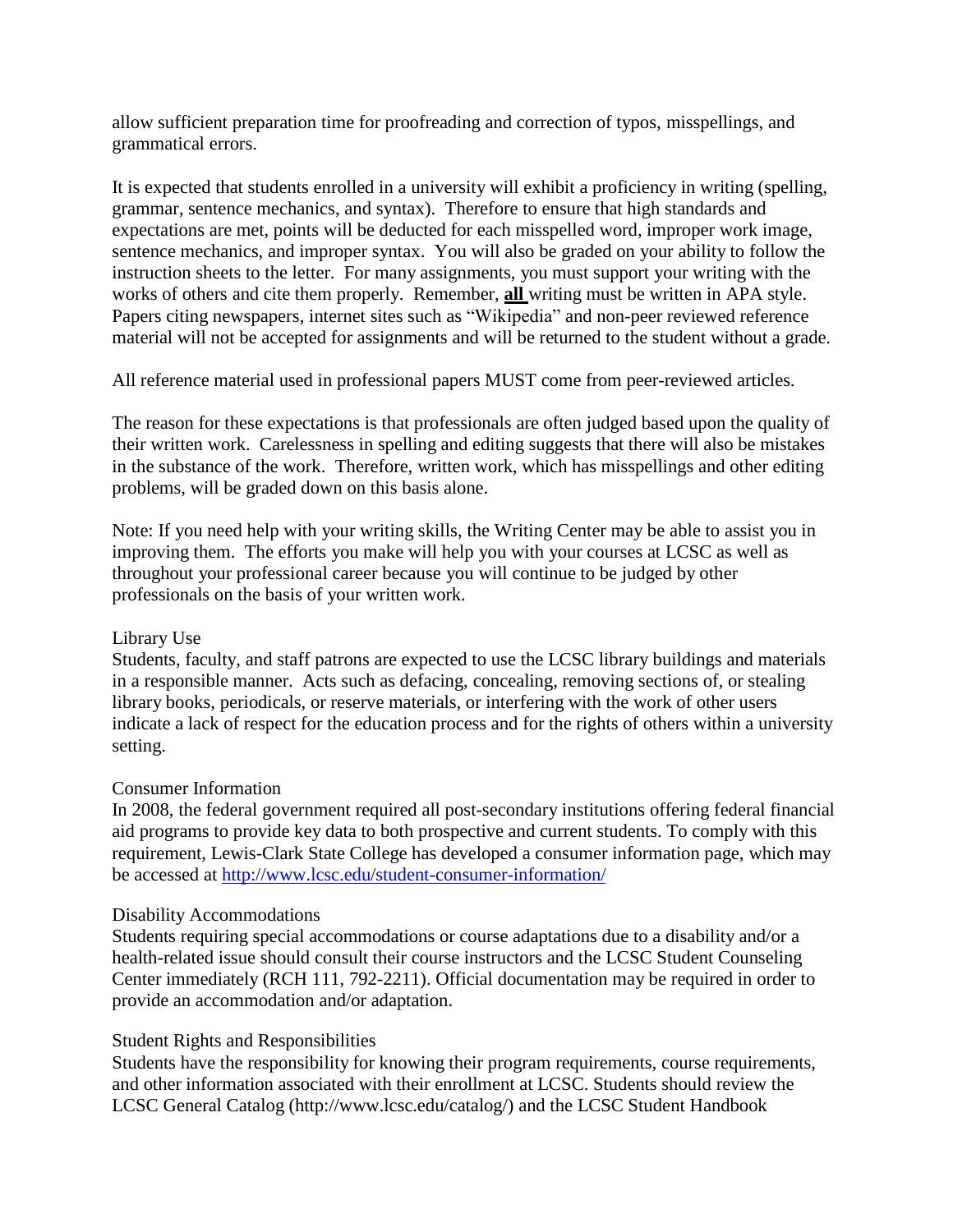## [\(http://www.lcsc.edu/media/1152314/13-14-Student-Handbook-Revised.pdf\)](http://www.lcsc.edu/media/1152314/13-14-Student-Handbook-Revised.pdf) for more information.

Enrollment Verification/Attendance

Students who are not actively pursuing their classes may have to repay part or all of their financial aid awards depending upon the circumstances.

## Academic Dishonesty

Academic dishonesty, which includes cheating and plagiarism, is not tolerated at LCSC. Individual faculty members will impose their own policies and sanctions regarding academic dishonesty. Students who are accused of being academically dishonest may be referred to the VP for Student Affairs for official disciplinary action.

The following acts of academic dishonesty are not acceptable:

- Cheating: using or attempting to use unauthorized materials, information, or study aids in any academic exercise (e.g., an exam).
- Fabrication: unauthorized falsification or invention of any information or citation in an academic exercise (e.g., a paper reference).
- Plagiarism: representing the words or ideas of another as one's own in any academic exercise (e.g., failing to cite references appropriately or taking verbatim from another source).
- Facilitating academic dishonesty: helping or attempting to help another to commit academic dishonesty (e.g., allowing another to copy from your test or use your work).
- Completing Exams with other students: Students are required to do all work solo unless there are specific instructions that indicate a group portion to an assignment.

\*In addition to action by the professor, all incidents will be reported to Student Affairs.

## Illegal File Sharing

Students using LCSC's computers and/or computer network must comply with the college's appropriate use policies and are prohibited from illegally downloading or sharing data files of any kind. Specific information about the college's technology policies and its protocols for combating illegal file sharing may be found on the VP for Student Affairs' web page [\(http://www.lcsc.edu/student-affairs/student-code-of-conduct/\)](http://www.lcsc.edu/student-affairs/student-code-of-conduct/).

## Diversity Vision Statement

Regardless of race, color, age, sex, religion, national origin, disability, veteran status, or sexual orientation, you will be treated and respected as a human being.

## **Disclosures**

During this course, if you elect to discuss information with me which you consider to be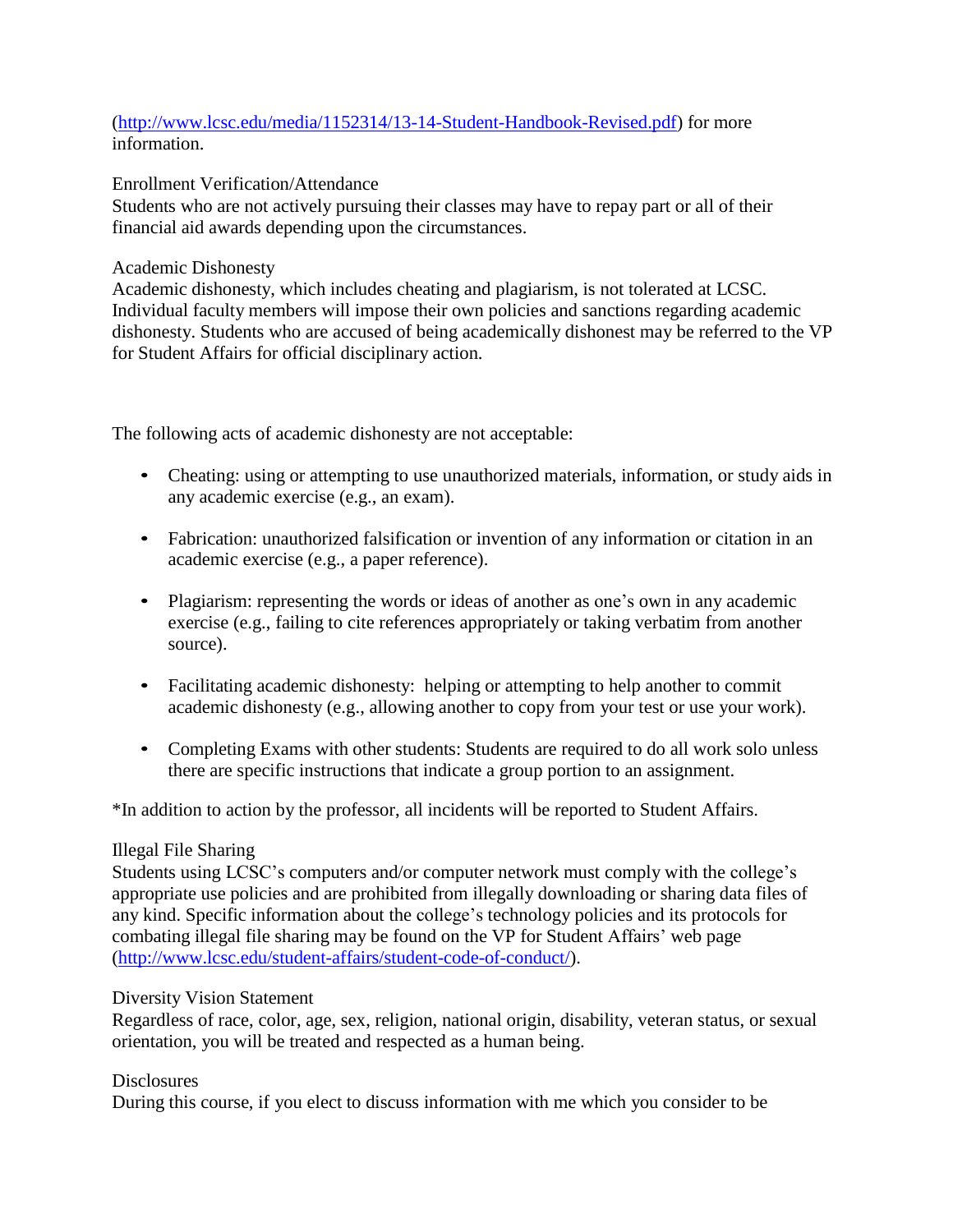sensitive or personal in nature and not to be shared with others, please state this clearly. Your confidentiality in these circumstances will be respected unless upholding that confidentiality could reasonably put you, other students, other members of the campus community, or me in danger. In those cases or when I am bound by law to report what you have told me, such as incidents involving sexual assault or other violent acts, I will submit a report to appropriate campus authorities.

#### Policy Regarding Course Incompletes

Students are expected to complete all work before the final session of the class. Incompletes are not granted automatically. A grade of "I" may assigned only in cases of illness, accident, or other catastrophic occurrences beyond the student's control. It is the responsibility of the student to request an Incomplete grade from the instructor before the end of the term. All work must be completed by the deadline specified by the instructor, which must be on or before the last day of the next term, excluding summer session; otherwise, the student will be assigned a grade of "F."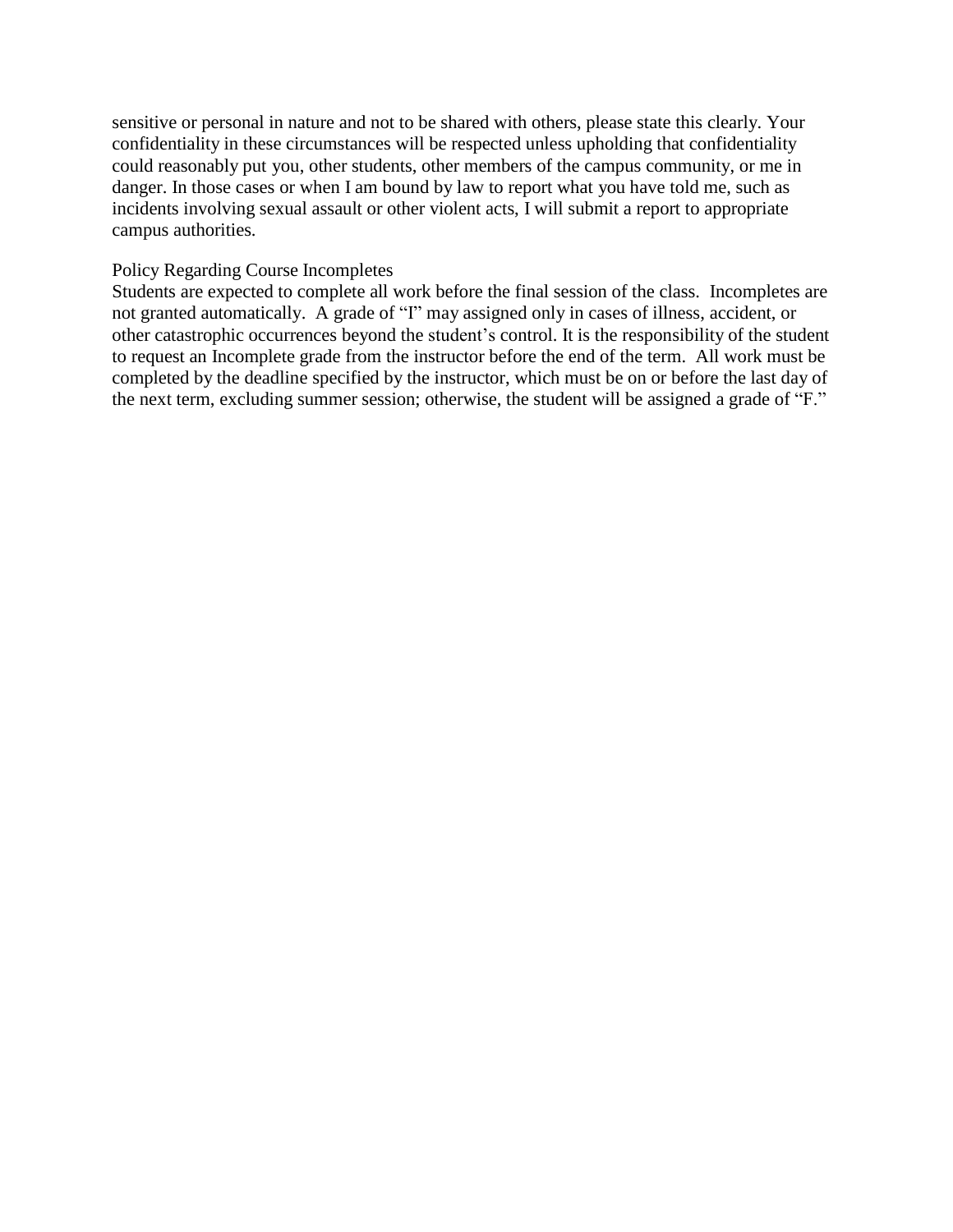#### Additional References

American Psychological Association. (2010). Publication manual of the American Psychological Association. Washington, DC: American Psychological Association.

Bowlby, J. (1988). A secure base: Parent-child attachment and healthy human development. London: Routledge.

Cohen, N. A., Tran, T. V., & Rhee, S. Y. (2007). Multicultural approaches in caring for children, youth, and their families. Boston, MA: Pearson.

Mather, J., Lager, P., & Harris, N. (2007). Child welfare: Policies and best practices. Belmont, CA: Brooks/Cole.

Miller-Perrin, C., & Perrin, R. (2007). Child maltreatment. Thousand Oaks, CA: Sage.

Myers, J., Berliner, L., Briere, J., Hendrix, C. T., Jenny, C., & Reid, T. (2002). The APSAC handbook on child maltreatment (2 Ed.). Thousand Oaks, CA: Sage.

Sheafor, B. W., & Horejsi, C. R. (2008). Techniques and guidelines for social work practice. Boston, MA: Pearson.

Shonkoff, J. P., & Phillips, D. A. (2003). From neurons to neighborhoods: The science of early childhood development. Washington, DC: National Academy Press.

Winton, M., & Mara, B. (2001). Child abuse and neglect. Needham Heights, MA: Allyn and Bacon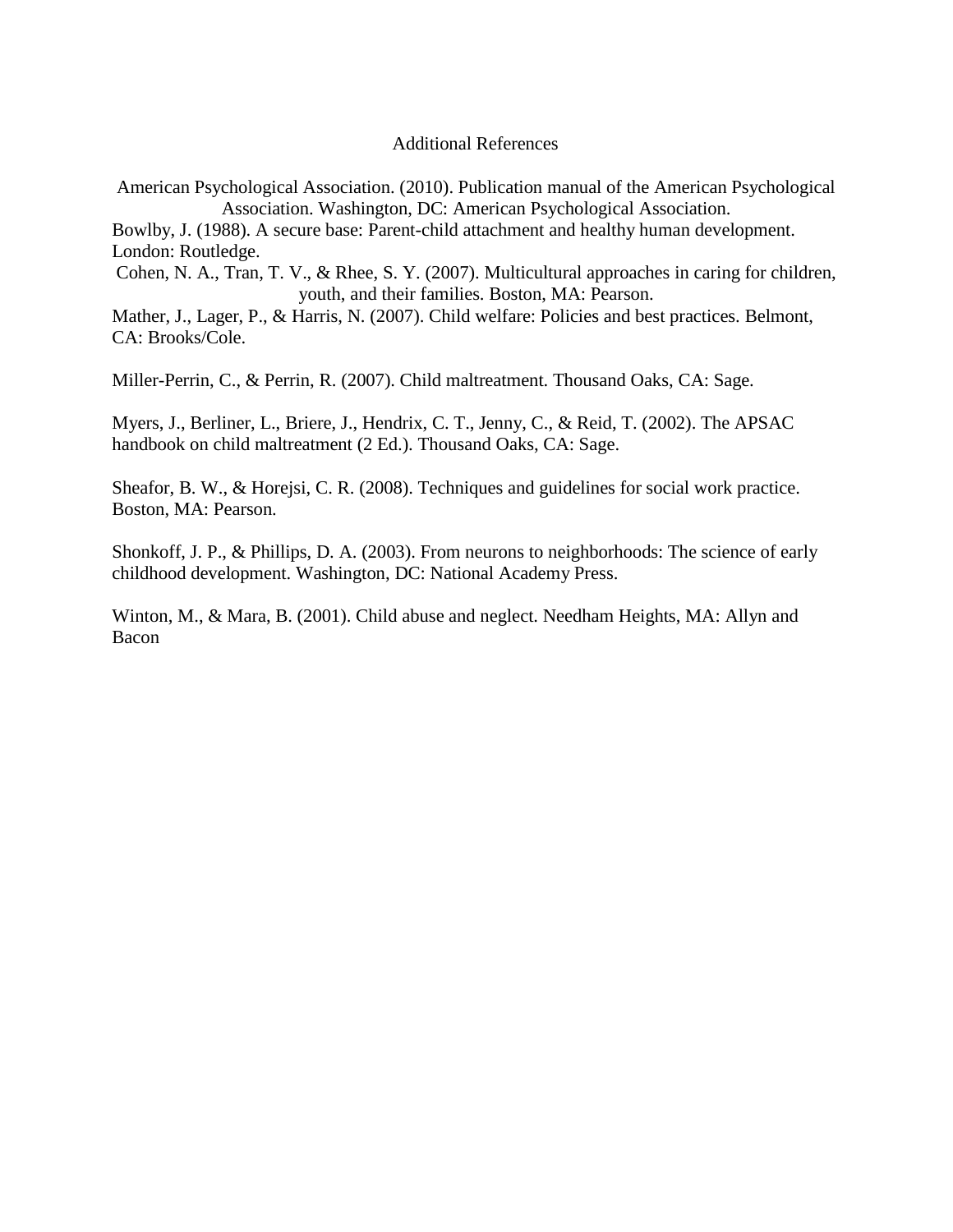#### Consumer Information

In 2008, the federal government required all post-secondary institutions offering federal financial aid programs to provide key data to both prospective and current students. To comply with this requirement, Lewis-Clark State College has developed a consumer information page. [Access the](http://www.lcsc.edu/consumer-information/)  [consumer information page](http://www.lcsc.edu/consumer-information/) (www.lcsc.edu/consumer-information/)

#### Disability Accommodations

Students requiring special accommodations or course adaptations due to a disability and/or a health-related issue should consult their course instructors and the LCSC Student Counseling Center immediately (RCH 111, 792-2211). Official documentation may be required in order to provide an accommodation and/or adaptation.

#### Student Rights and Responsibilities

Students have the responsibility for knowing their program requirements, course requirements, and other information associated with their enrollment at LCSC. Students should [review the LCSC](http://catalog.lcsc.edu/)  [General Catalog](http://catalog.lcsc.edu/) (http://catalog.lcsc.edu/) and [the LCSC Student Handbook](http://www.lcsc.edu/media/4355870/Student-Handbook.pdf) (www.lcsc.edu/media/4355870/Student-Handbook.pdf). More information can be found on [the](http://www.lcsc.edu/student-affairs/student-rights-and-responsibilities/)  [Student Affairs webpage](http://www.lcsc.edu/student-affairs/student-rights-and-responsibilities/) (www.lcsc.edu/student-affairs/student-rights-and-responsibilities/).

#### Accidents/Student Insurance

Students participating in LCSC classes normally must look to their personal health insurance policy should an accident occur. In the event of an accident, please seek medical help, if necessary, and report the incident to LCSC Security (792-2226). Fieldtrips or other special student activities may also require students to submit a signed participation waiver (forms can be obtained from the supporting Division Office).

#### Enrollment Verification/Attendance

Students who are not actively pursuing their classes may have to repay part or all of their financial aid awards depending upon the circumstances.

#### Academic Dishonesty

Academic dishonesty, which includes cheating and plagiarism, is not tolerated at LCSC. Individual faculty members may impose their own policies and sanctions regarding academic dishonesty after offering the student an opportunity to explain his or her actions. Sanctions imposed by the faculty member are limited to grades on the assignment(s) in question and/or on the course grade. On matters of academic dishonesty, faculty members do not have the authority to dismiss a student from class indefinitely nor to disenroll a student from a program without corroboration from a Division Chair (or program ethics committee where applicable), the appropriate instructional dean, and the Vice President for Student Affairs. Students who are accused of being academically dishonest may be referred to the Vice President for Student Affairs for official disciplinary action.

#### Illegal File Sharing

Students using LCSC's computers and/or computer network must comply with the college's appropriate use policies and are prohibited from illegally downloading or sharing data files of any kind. Specific information about the college's technology policies and its protocols for combating illegal file sharing may be found on [the Vice President for Student Affairs' web page](http://www.lcsc.edu/student-affairs/student-code-of-conduct/) (www.lcsc.edu/student-affairs/student-code-of-conduct/) or [the LCSC Consumer Information web](http://www.lcsc.edu/consumer-information/)  [page](http://www.lcsc.edu/consumer-information/) (www.lcsc.edu/consumer-information/).